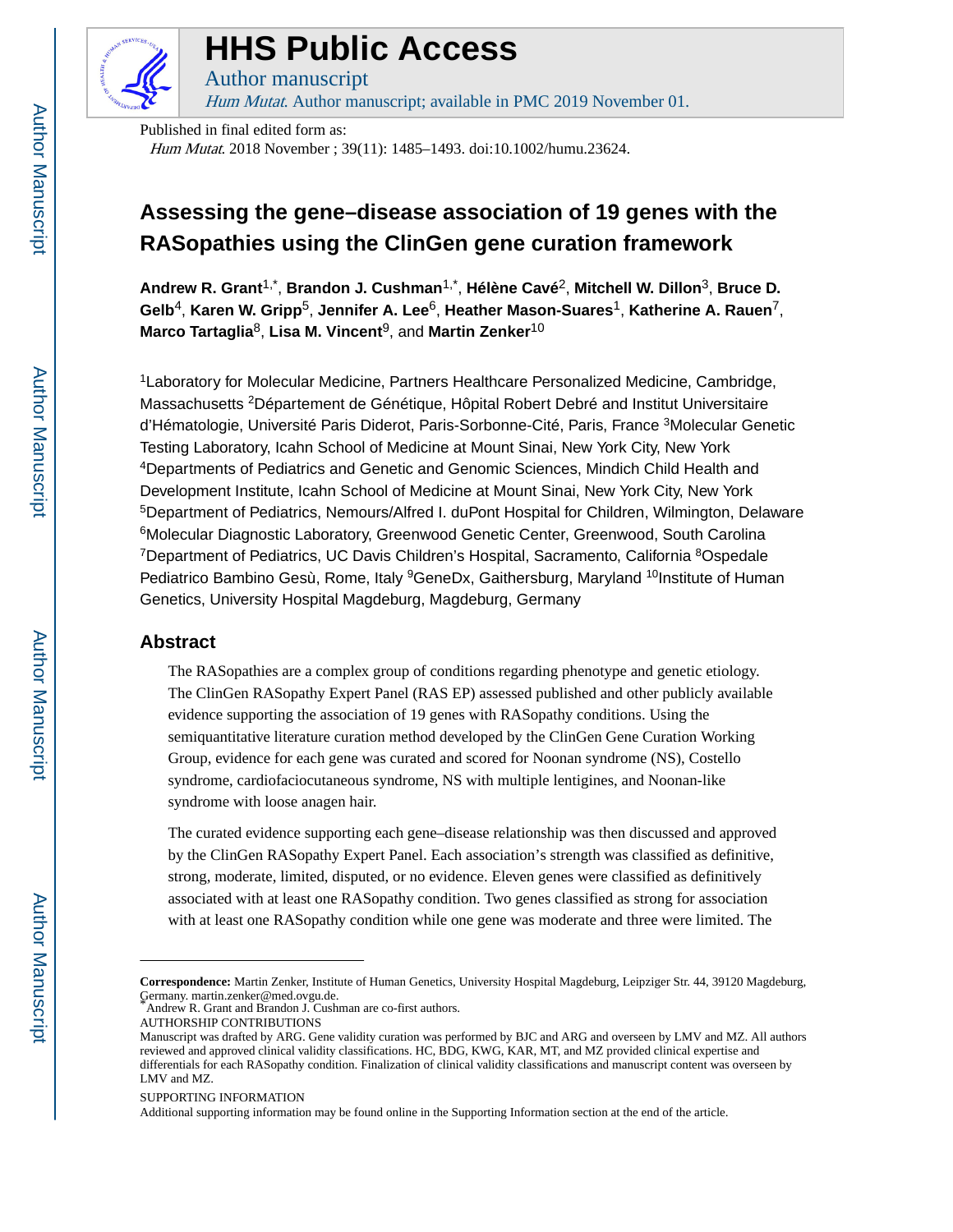RAS EP also disputed the association of two genes for all RASopathy conditions. Overall, our results provide a greater understanding of the different gene–disease relationships within the RASopathies and can help in guiding and directing clinicians, patients, and researchers who are identifying variants in individuals with a suspected RASopathy.

#### **Keywords**

ClinGen; genetic; gene curation; genomics; RASopathy

# **1 | INTRODUCTION**

The RASopathies are a collective group of phenotypically related conditions caused by germline pathogenic variants in genes within the Ras/mitogen-activated protein kinase (Ras/ MAPK) signaling pathway. RASopathy conditions, such as Noonan syndrome (NS; MIM# 163950) and cardiofaciocutaneous (CFC; MIM# 115150) syndrome, typically present with multiple phenotypic features, including poor growth, cardiac anomalies, ectodermal abnormalities, neurodevelopmental deficits, and increased tumor risk (Nava et al., 2007; Pierpont et al., 2014; Rauen, 2013; Romano et al., 2010; Tidyman & Rauen, 2009). Most conditions within the RASopathies have been historically described as clinically distinct syndromes and strong correlations have been noted between each individual syndrome and a mutated gene(s) or even a specific allele within a gene. Despite these correlations, these conditions share a considerable amount of overlapping phenotypic features that can complicate clinical diagnoses. Furthermore, variable expressivity has been described in individuals and families sharing the same genotype (Allanson & Roberts, 1993; Tartaglia et al., 2002). Therefore, the ClinGen RASopathy expert panel (RAS EP) sought to evaluate the current evidence for each gene-condition assertion in order to provide a comprehensive review of Ras/MAPK pathway genes and their causality of a RASopathy condition.

The ClinGen gene curation effort provides formal evidence-based classifications for the association of a gene with a given disease. This type of information is extremely important as clinicians often use molecular testing results to confirm a clinical diagnosis. Therefore, knowing the level of association of a gene with disease can facilitate more accurate clinical diagnoses. This information also allows for more accurate clinical utility and sensitivity in diagnostic laboratory test designs for specific clinical indications. For example, this exercise supports the exclusion of testing for genes with insufficient evidence to support an association with a RASopathy while also informing which RASopathy genes should be included when testing for specific RASopathy conditions (e.g., a CFC panel). While this list of genes does not include the entirety of genes that have been associated with RASopathies to date (e.g., CBL, NF1, and SPRED1 are not included in this exercise), we curated information for 44 gene–disease associations and confirmed that 56 assertions have not yet been made using published genetic data. Having comprehensive and concise panels is crucial for the practice of molecular medicine, and gene curation has proven to be useful in this endeavor (Strande et al., 2017).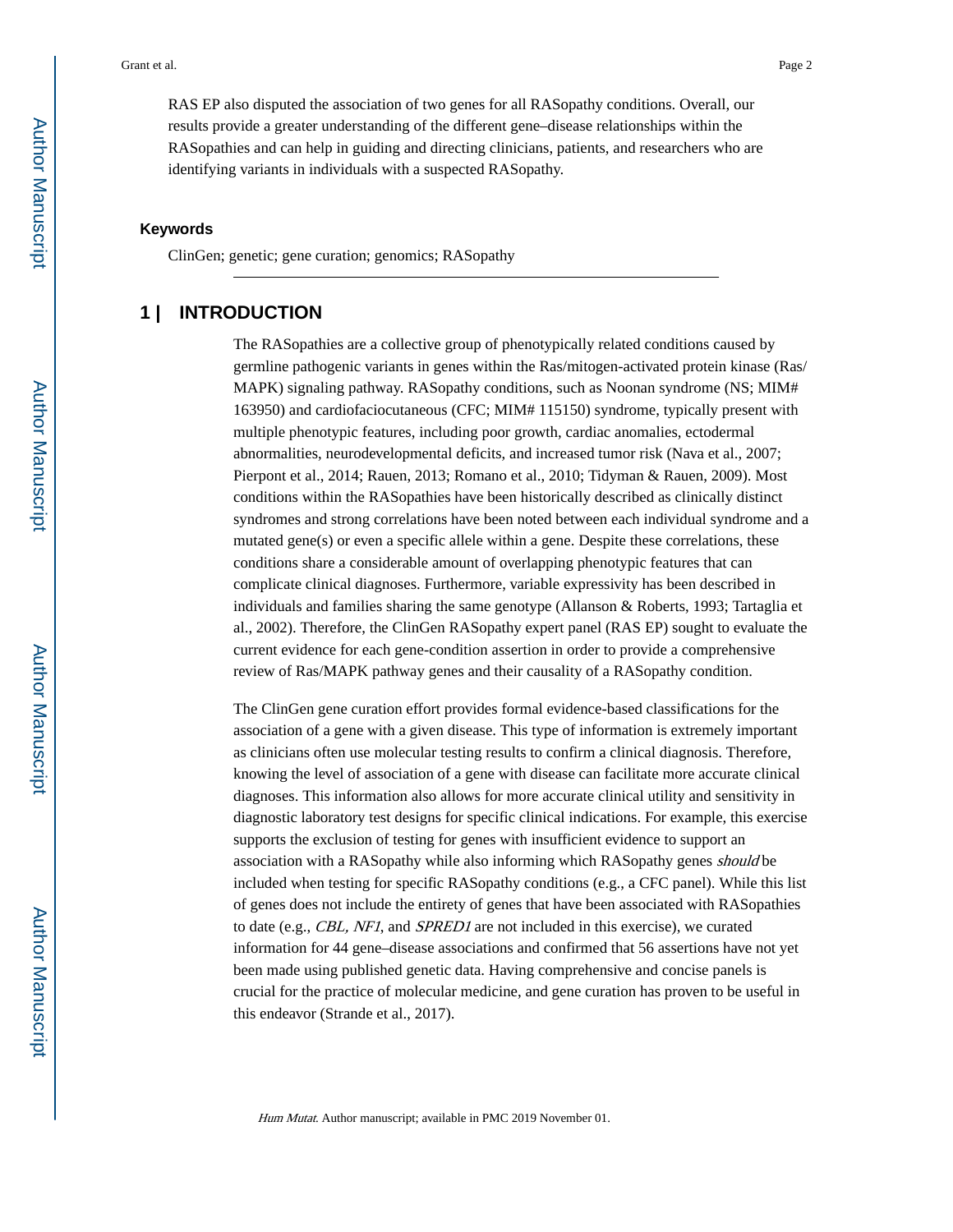For certain gene–disease associations, extracting accurate and clear phenotypic information from the literature can be challenging; however, the phenotypic and genetic heterogeneity within the RASopathies is particularly confounding for establishing clear gene associations with specific RASopathy conditions. Due to variable expression and high clinical overlap of the features, clinicians who diagnose RASopathy patients have often used the molecular diagnosis to support a specific phenotypic diagnosis in their patients. For example, if a patient displays phenotypes that overlap between NS and CFC syndrome, they may use the finding of a de novo variant in  $MAP2K2$  as supporting evidence that the patient has CFC instead of relying on specific clinical features. While this exemplifies the utility of molecular medicine as a tool for diagnosis, it also highlights the bias for certain genes to be traditionally associated to only certain RASopathy conditions. However, given that the complexities of the pathway have not been studied in enough detail to rule out that certain MAP2K2 variants may lead to NS, it is useful to note when evidence supports that a patient with a  $MAP2K2$  variant may have NS and *not* CFC. While a major part of the utility of the gene curation framework lies in acknowledging all potential associations, RASopathy disorders may have distinguishing features that vary either due to the age of clinical presentation and assessment, generalized phenotypic heterogeneity, or even potentially biased ascertainment. Given these phenotypic similarities overall, a patient diagnosed initially with one entity may transition to a different clinical diagnosis over time as different features manifest or clinical diagnoses are refined. Despite this, there are some nuances and notable differences that can be made among these disorders (see Table 1). For example, feature, such as hypertrophic cardiomyopathy is observed across all RASopathies, yet is more commonly observed in patients clinically diagnosed with Costello syndrome (CS; MIM# 218040) or NS with multiple lentigines (NSML; MIM# 151100). In general, multiple lentigines are very common, but within the context of a RASopathy they are highly correlated to NSML. Certain hematologic or oncologic manifestations, including solid tumors and transitional cell carcinoma, are highly specific for CS (Table 1). Through systematic collection of published literature and other case-level evidence from diagnostic and research laboratories, these nuances and differences in conditions enable a better understanding of the larger phenotypic spectrum for each gene. The evidence curated by ClinGen can highlight for clinicians which condition(s) have been associated with a gene, and therefore which phenotypic features any given patient may be at risk for. While, we evaluated case evidence in the context of historically well-described, traditional clinical diagnoses that are distinct in the published literature, it was evident that a certain number of cases diverged from these diagnoses when correlated to molecular results. This underscores the need for better nosology in the RASopathy field to refine and reduce diagnostic discrepancies between physicians. Currently, another initiative to tackle this complex issue in conjunction with feedback from the clinical, research, and patient communities is underway.

We curated evidence for the association of 19 genes with five specific RASopathy conditions: NS, CFC, CS, NSML, and Noonan-like syndrome with loose anagen hair (NS/ LAH; MIM# 607721). To limit the scope and enable for community feedback of this pilot initiative, our gene list primarily consisted of genes typically associated with a gain-offunction (GOF) mechanism leading to a RASopathy in the literature. While many of the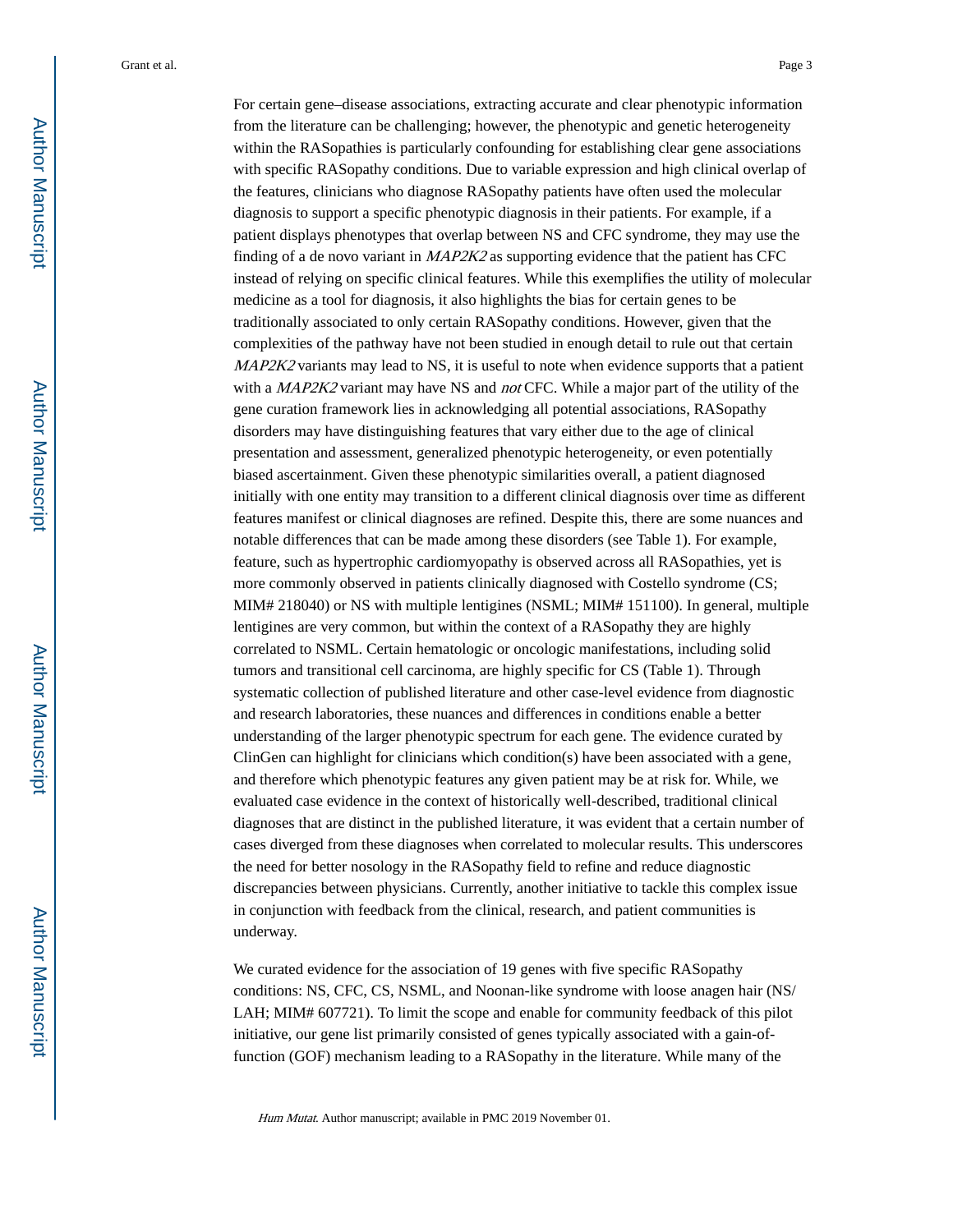gene–disease classifications were curated as definitive and historically linked, we also evaluated genes recently linked to RASopathies, for example, *PPP1CB* and *LZTR1*, with the aid of additional diagnostic laboratory data publicly available within ClinVar ([https://](https://www.ncbi.nlm.nih.gov/clinvar/) [www.ncbi.nlm.nih.gov/clinvar/](https://www.ncbi.nlm.nih.gov/clinvar/)). Note, while some phenotype information is provided in

ClinVar, additional information was obtained by directly contacting the clinical lab (GeneDx, Gaithersburg, MD). This internal data did not contribute to any divergent classifications, but were found to support the most common disease association for each gene. All divergent assertions evaluated here were found in published literature. We believe that our expert-approved gene–disease validity classifications will be highly informative to patients, researchers, and clinicians interested in the gene–disease associations in the field of RASopathies.

# **2 | METHODS**

The associations of each of the 19 genes were classified using the ClinGen Gene Curation Standard Operating Procedures (Version 5) to the following specific RASopathy conditions: NS, NS/LAH, CFC, CS, and NSML (Strande et al., 2017). This framework involves a structured evaluation of published literature to produce a semiquantitative score relative to the strength of evidence available for a given gene–disease association. In addition, diagnostic laboratory data publicly available within ClinVar ([https://www.ncbi.nlm.nih.gov/](https://www.ncbi.nlm.nih.gov/clinvar/) [clinvar/\)](https://www.ncbi.nlm.nih.gov/clinvar/) were also assessed for genes with minimal literature. Genes curated in this study include A2ML1 (MIM# 610627), BRAF (MIM# 164757), HRAS (MIM# 190020), KRAS (MIM# 190070), LZTR1 (MIM# 600574), MAP2K1 (MIM# 176872), MAP2K2 (MIM# 601263), MRAS (MIM# 608435), NRAS (MIM# 164790), PPP1CB (MIM# 600590), PTPN11 (MIM# 176876), RAF1 (MIM# 164760), RASA1 (MIM# 139150), RASA2 (MIM# 601589), RIT1 (MIM# 609591), RRAS (MIM# 165090), SHOC2 (MIM# 602775), SOS1 (MIM# 182530), and SOS2 (MIM# 601247). Each association was classified as definitive (12–18 points with replication), strong (12–18 points), moderate (7–11 points), limited (0.1–6 points), no evidence, disputed, or refuted per the ClinGen Gene Curation criteria (Strande et al., 2017).

After primary curation by a ClinGen biocurator, the evidence for each association was presented to clinical RASopathy experts from several different institutions for review. The evidence and the current clinical validity classification and interpretation supporting the gene–disease relationship were discussed at length followed by a vote. If the vote for the classification was unanimous, the association was approved. If the proposed association was unclear or contested, then the association was discussed at length and voting continued until an 80% quorum from all ClinGen RASopathy Expert Panel (RAS EP) members was achieved. In several cases, the RAS EP approved caveat language for describing and refining the term asserting the clinical validity of an association (Supporting Information, Table S1). For example, some limited associations (i.e., *MAP2K2*: NS-only one scored published case) were predicted by experts to be eventually disputed/refuted, and the group stressed that viewers of those marked "limited" associations should exercise caution.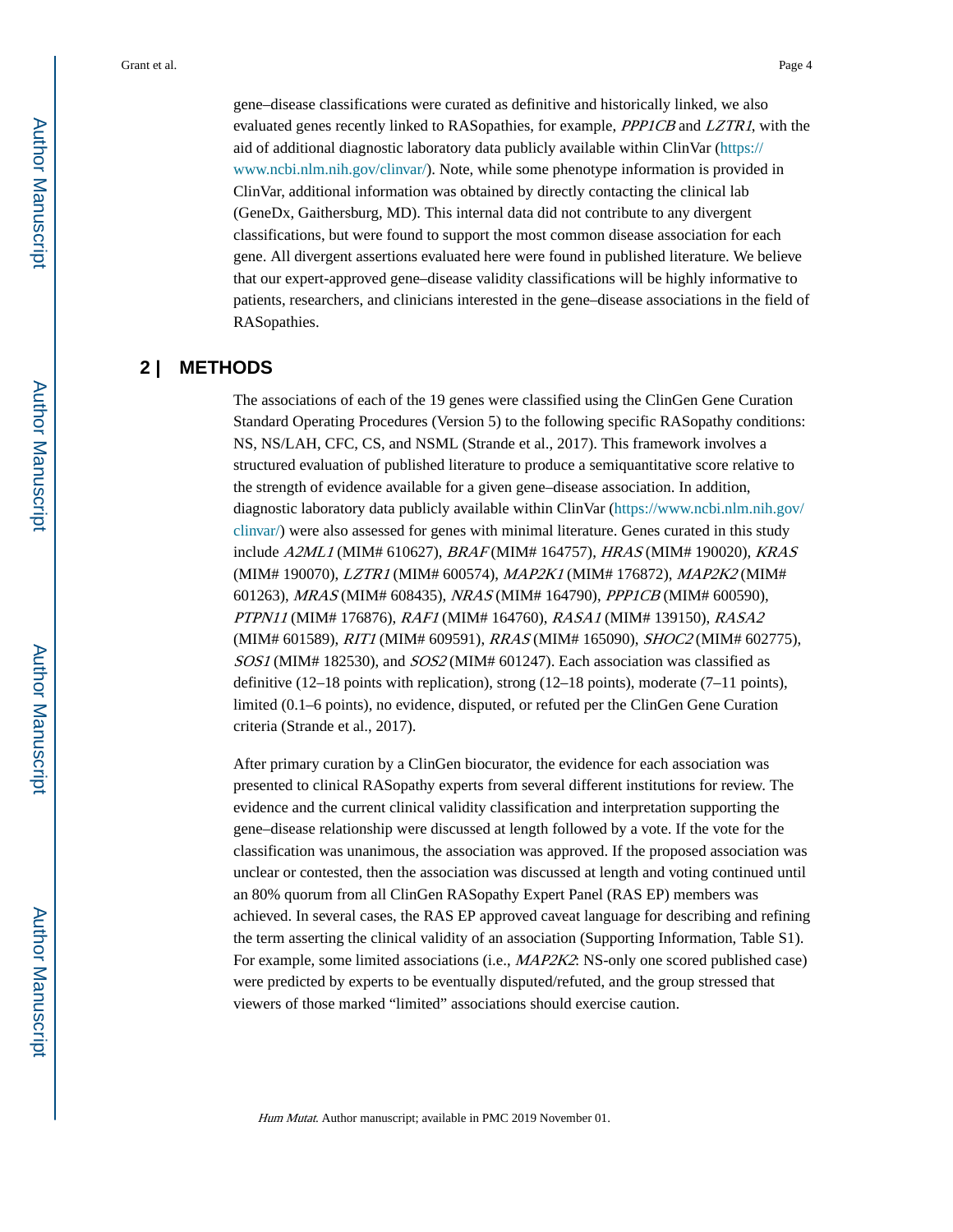# **3 | RESULTS**

A total of 19 genes were curated for their associations with five specific RASopathy conditions. The genes found to be definitive for at least one RASopathy condition were BRAF, HRAS, KRAS, MAP2K1, MAP2K2, NRAS, PTPN11, RAF1, RIT1, SHOC2, and SOS1. Clinical presentations of cases in the literature or ClinVar were reviewed for consistency with the clinical diagnoses provided at the time of the report. Most genetic evidence scored was that of de novo variant occurrences. There were no published case– control studies to score. All genes historically known to participate within the Ras/MAPK pathway or have homologous function to known genes achieved 0.5 points in the functional score based on the well-established biochemical function and protein interactions of the pathway. Due to the ubiquitous expression of these genes, tissue-specific expression did not provide functional evidence to associate these genes with the RASopathies. Strength of evidence associated with animal models and rescue models was typically downgraded to 0.5 points due to the lack of phenotypic specificity in the models for the discrete RASopathy conditions. Functional alterations from observed variants in patient and nonpatient derived cells were assessed stringently for supporting disease causation and were only scored separately when a distinct assay directly supported a unique mechanism or endpoint for the specific condition being assessed. For example, NSML caused by variation in PTPN11 results in a predicted neomorphic allele that has reduced catalytic activity (but is not equivalent to a null allele, which is known to cause metachondromatosis) compared to the standard increased activity associated with PTPN11-related NS variants (Fragale, Tartaglia, Wu, & Gelb, 2004; Kontaridis, Swanson, David, Barford, & Neel, 2006; Noda, Takahashi, Hayashi, Tanuma, & Hatakeyama, 2016; Oishi, Gaengel et al., 2006; Oishi, Zhang et al., 2009; Yu et al., 2014). Table 2 summarizes the classifications of all curations along with their semiquantitative score for specific RASopathy conditions (maximum out of 18).

# **4 | DISCUSSION**

#### **4.1 | Gene curation workflow**

While we utilized the ClinGen gene curation framework to assess these associations, there were some unique aspects of our process that should be noted. After primary curation, the scored literature evidence was presented to the ClinGen RAS EP for review. It included, for example, the number of probands with variants in the gene, number of de novo versus familial occurrences, functional data supporting the impact of the variants, and any phenotypic information available. Additionally, any publicly available variant data from diagnostic labs for genes that have been more recently associated with RASopathies, including RRAS, LZTR1, RASA2, A2ML1, RASA1, and MRAS were accessed via ClinVar (see Supporting Information, Table S1). The ClinGen RAS EP evaluated the evidence and commented on whether certain cases and experimental data should be scored. They also commented on the status of the current practices in the field and whether certain genes are traditionally thought of as being associated with certain conditions. In some cases, the ClinGen RAS EP asserted that certain associations may not align with current practices or may be inaccurate relative to the context of a particular case. For example, BRAF alterations are traditionally associated with CFC syndrome; however, BRAF alterations have also been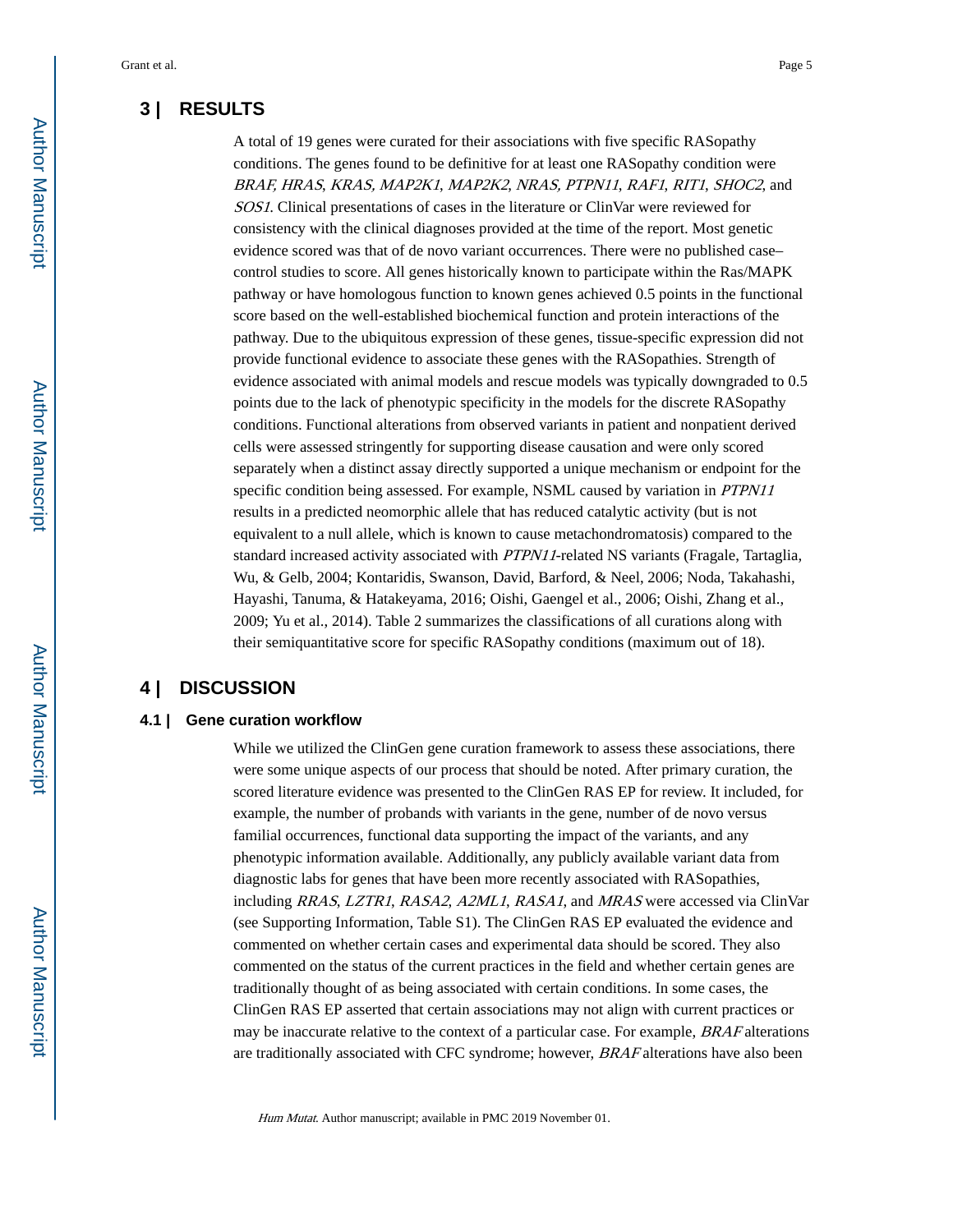identified in patients with features more typical of NS (Lee et al., 2011; Nystrom et al., 2008; Razzaque et al., 2007; Sarkozy et al., 2009; van Trier et al., 2016). In these instances, the RAS EP noted that the age of ascertainment, outdatedness of clinical assessments, and variable expressivity of the RASopathies should be considered when scoring these cases. After thorough discussion of the evidence, the RAS EP voted blindly on the classification of the clinical validity of the association. If a consensus was not achieved, the curation was discussed further until at least 80% of the RAS EP was in agreement. In these situations, specific language helped in conveying the reasons for the final decision of the RAS EP (Supporting Information, Table S1).

#### **4.2 | Challenges of the curation process**

The RASopathies are a complex group of disorders with substantial overlap across conditions. Additionally, the molecular mechanisms underlying the resultant RASopathy condition are not clearly correlated to specific variation within a gene. Our work highlights which discrete disorders have been shown to be associated with Ras/MAPK genes in the published literature. Unfortunately, a substantial amount of published literature does not provide enough information to differentiate between certain conditions, such as NS versus CFC syndrome. This limitation is particularly related to the fact that most reported cases are children. Young age at presentation is a significant cause of disputable phenotypic classifications. Since the clinicians on the RAS EP could not clinically evaluate the patients described in publications themselves, we were reliant on the diagnosis provided in the literature.

Our decision to maintain separate associations for each gene and specific condition, instead of only providing a clinical validity classification for each gene's association with a general RASopathy, was challenging. While there is an ongoing discussion in the field of the RASopathies as to whether these genes should be classified as a phenotypic spectrum under a broader disease entity, the clinical diagnoses currently provided to patients is historically supported as separate syndromes. Therefore, we felt it was important that our curations investigated each gene's level of evidence for each of the five discrete syndromes. This allowed us to dispute weaker gene–disease associations that lacked convincing evidence. This process underscored the need for clear nosology guidelines for the RASopathies and the clini cians within the ClinGen RAS EP aimed to highlight specific phenotypic features that can assist in the differentiation of the RASopathies (see Table 1).

While we decided that it was important for each curation to assess the clinical validity of the specific conditions, we found that almost the entirety of experimental evidence currently in the literature does not provide differentiated support for a gene's association with discrete conditions. For example, a mouse model with a knock-in KRASp.Val14Ile variant that has been asserted to be in association with NS displayed short stature, cardiac abnormalities, craniofacial dysmorphisms, splenomegaly, and myeloproliferative disorder, implicating the variant and gene's causal role in development of a RASopathy condition (Hernandez-Porras et al., 2014). However, this mouse model does not provide evidence to discern between NS versus other RASopathies, especially regarding the known phenotypic overlap in humans. There are similar issues with studies showing that variants in these genes cause similar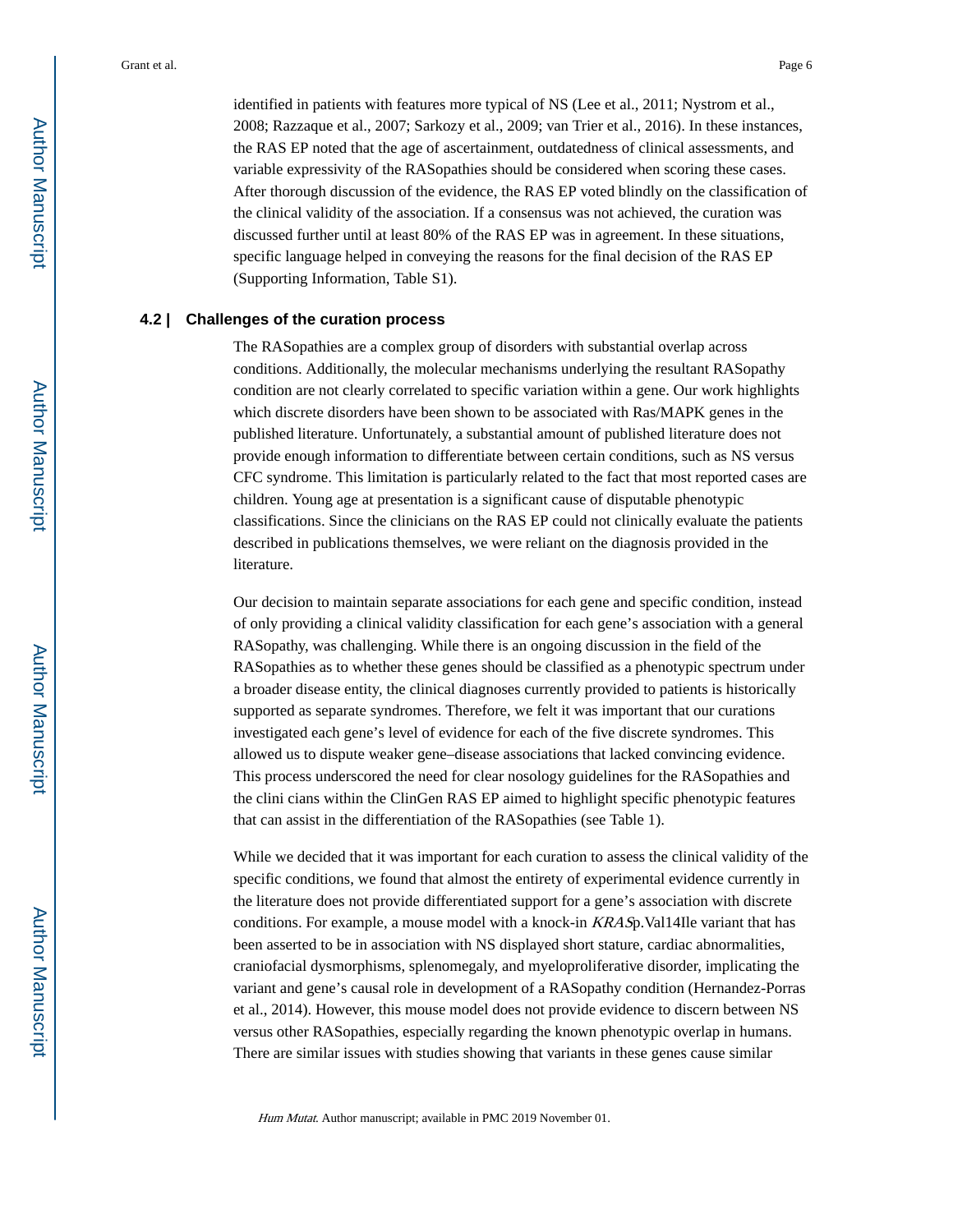functional alterations in the Ras/MAPK pathway. For example, since the impact of BRAF variants associated with CFC syndrome and NS are both assessed by measuring increased phosphorylation of mitogen-activated protein kinase (MEK) or extra-cellular signalregulated kinase (ERK), this evidence cannot be distinctly scored to support the association between BRAF and NS or CFC syndrome. While there are examples of individuals having the same variant and different clinical diagnoses (e.g., p.T241P, p.K499E, andp.E501K), most evidence supports clinical variability is at least to some extent due to variant-specific differences in the phenotypic expression (e.g., BRAF mutations may be associated with more or less severe cognitive impairment) (Sarkozy et al., 2009). This genotype-specific variability of clinical expression likely results in the overlaps in gene–disease associations observed with the RASopathies. For example, an individual with a BRAF mutation and cognitive function in the normal or low-normal range is more likely to be clinically classified as NS.

Since there are several gene–disease associations that are considered uncommon in the field of RASopathies (e.g., the associations of KRAS with Costello and MAP2K1 with NS) many of the associations were disputed by our curations. However, if variants in the gene were associated with an "uncommon" disease but identified in a distinct risk profile within the phenotypic spectrum associated with this disease, the RAS EP typically deferred to the calculated classification of limited or moderate evidence, instead of disputing the association. In contrast, if an uncommon disease association was reported for a variant that had repeatedly been observed with the commonly-associated disease for its respective gene, the uncommon association was classified as disputed. This applies, for example, to the associations of CFC syndrome with PTPN11, SHOC2, and RAF1.

#### **4.3 | Examples of challenging curations**

There were several curations in which the lack of clear genotype–phenotype correlations merited careful review in the scoring of genetic evidence to support an association. Additionally, the identification of the same variant linked to multiple conditions revealed the lack of specificity in molecular evaluations to a given condition, yet still supported a general association to a RASopathy. Some examples are shown below but further details are provided in Supporting Information, Table S1.

**4.3.1 | KRAS-CFC syndrome—**KRAS is traditionally associated with NS, but KRAS variants have also been identified in patients with a clinical diagnosis of CFC. Additionally, there is substantial phenotypic overlap between NS and CFC syndrome. For example, the cardiac abnormalities and facial anomalies possess a very similar spectrum (Table 1). While the severity of intellectual disability, frequency of severe ectodermal anomalies, and presence of neuropathy or other corticospinal tract anomalies can be used to differentiate NS from CFC syndrome, these distinguishing features can still be observed in NS and are age dependent. Therefore, despite sufficient genetic evidence and repetition over time for **KRAS** and CFC syndrome to establish a definitive classification, these complexities led clinicians in the RAS EP to caution against classifying CFC syndrome as definitively associated with KRAS. The RAS EP chose to classify the association as strong.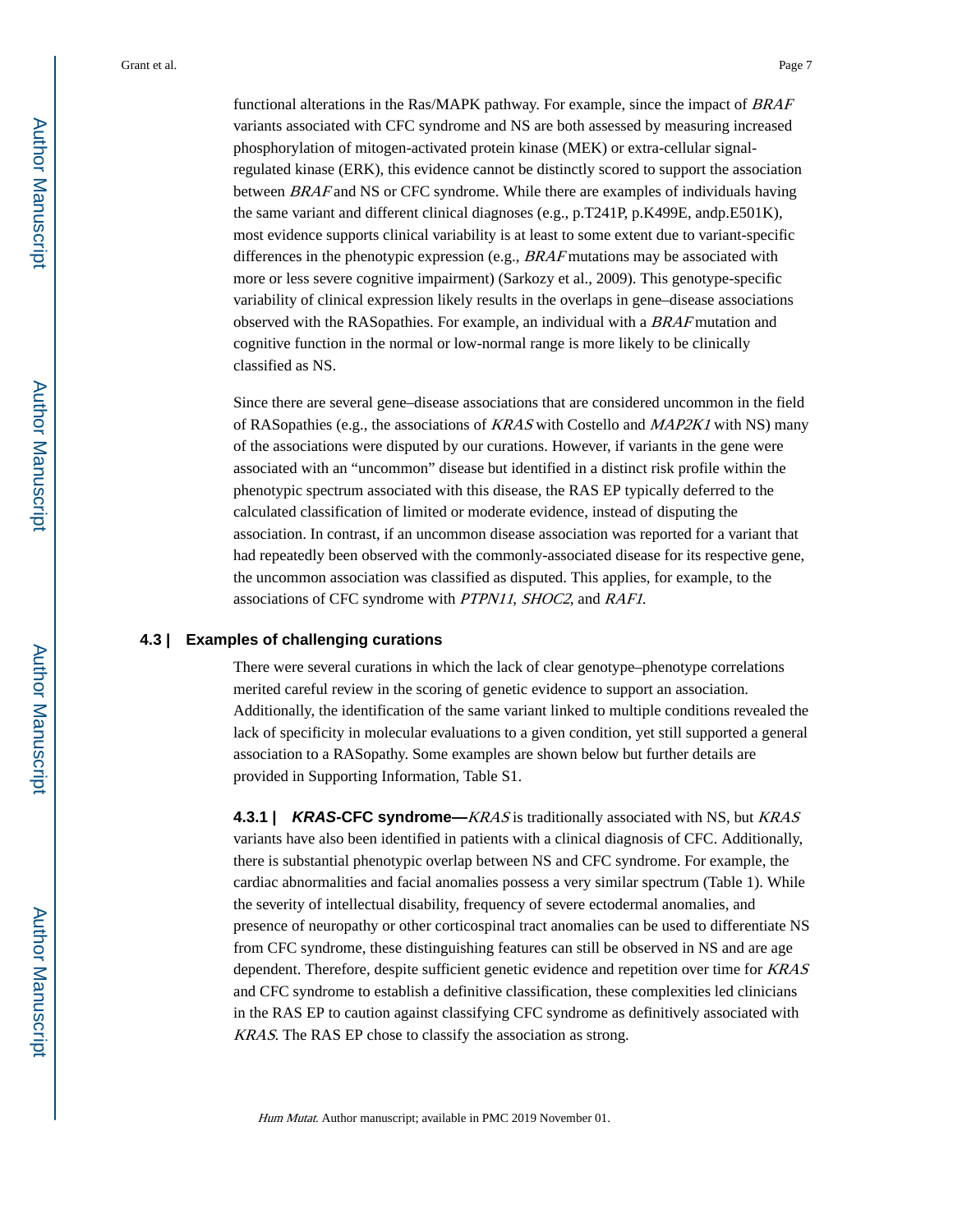With the evidence provided in the literature, it was not always convincing to the RAS EP that a case described as CFC syndrome with a KRAS variant would not develop features more consistent with NS over time due to the fact that many of the patients were less than 10 years of age (Adachi, Abe, Aoki, & Matsubara, 2012; Niihori et al., 2006; Zenker et al., 2007). Of note, there were cases in the literature who were as old as 26 presenting with features more consistent with CFC syndrome (Sovik et al., 2007). This scenario exemplifies that a molecular diagnosis should not dictate the final clinical diagnosis, but encourage clinicians to scrutinize the phenotypic presentation of the individual over time. While our consistent approach was to accept the diagnoses within the peer-reviewed literature provided and score cases if the variants themselves had sufficient evidence for pathogenicity, in this particular case, the RAS EP decided that the uncertainty surrounding the cases provided exceptional reasons to downgrade the classification from definitive to strong. We cite variant overlap between CFC syndrome and NS patients, variable expressivity, outdated assessments, and young age of ascertainment of diagnoses of affected individuals as reasons for downgrading this classification from definitive to strong (Supporting Information, Table S1).

**4.3.2 | LZTR1** Associations—*LZTR1* is a gene that has been more recently (< 3 years from first publication) associated with the RASopathies. The published cases to date have presented with features consistent with NS; however, the mechanism of inheritance is variable. Autosomal dominant (AD) variants are exclusively missense (Chen et al., 2014; Yamamoto et al., 2015), while the autosomal recessive (AR) variants are predominantly predicted loss-of-function (LOF) with at least one hypomorphic allele being present in patients with biallelic mutations (Johnston et al., 2018). It could be inferred that biallelic LOF or a GOF, potentially as dominant negative mechanism, missense variant can lead to the Noonan condition. Of note, LZTR1 is not LOF constrained according to Exome Aggregation Consortium (ExAC) data, suggesting that these variants may be tolerated (exac.broadinstitute.org)(Lek et al., 2016). Further identification and publication of LZTR1 RASopathy cases are necessary to further confirm these disease mechanisms. Given that variants in *LZTR1* have been shown to segregate with an NS condition in both inheritance patterns and apparently due to different disease mechanisms, we chose to split the curations into scores for both the AR and AD associations of LZTR1 with the RASopathies. Furthermore, since there have only been three publications to date, we utilized publicly available, yet not formally published data from diagnostic laboratories in ClinVar to achieve the most up-to-date evidence score that reflects the current acceptable association in the field. Evidence of multiple confirmed de novo occurrences primarily justified the score of 12 for genetic evidence. Lack of experimental evidence and replication over time prevents a definitive association, thus the AD association is currently assessed as strong, but is expected to move to definitive in the near future if no contradictory evidence emerges.

**4.3.3 | BRAF/MAP2K1/MAP2K2: Noonan syndrome—**Variants in these genes have repeatedly been associated with NS, but in many publications, the rationale and basis for the clinical diagnosis of NS over CFC is unclear. As mentioned previously, many of the variants associated with NS in these genes have also been reported in association with CFC. This may be further complicated by the lack of consensus criteria and nosology for differentiating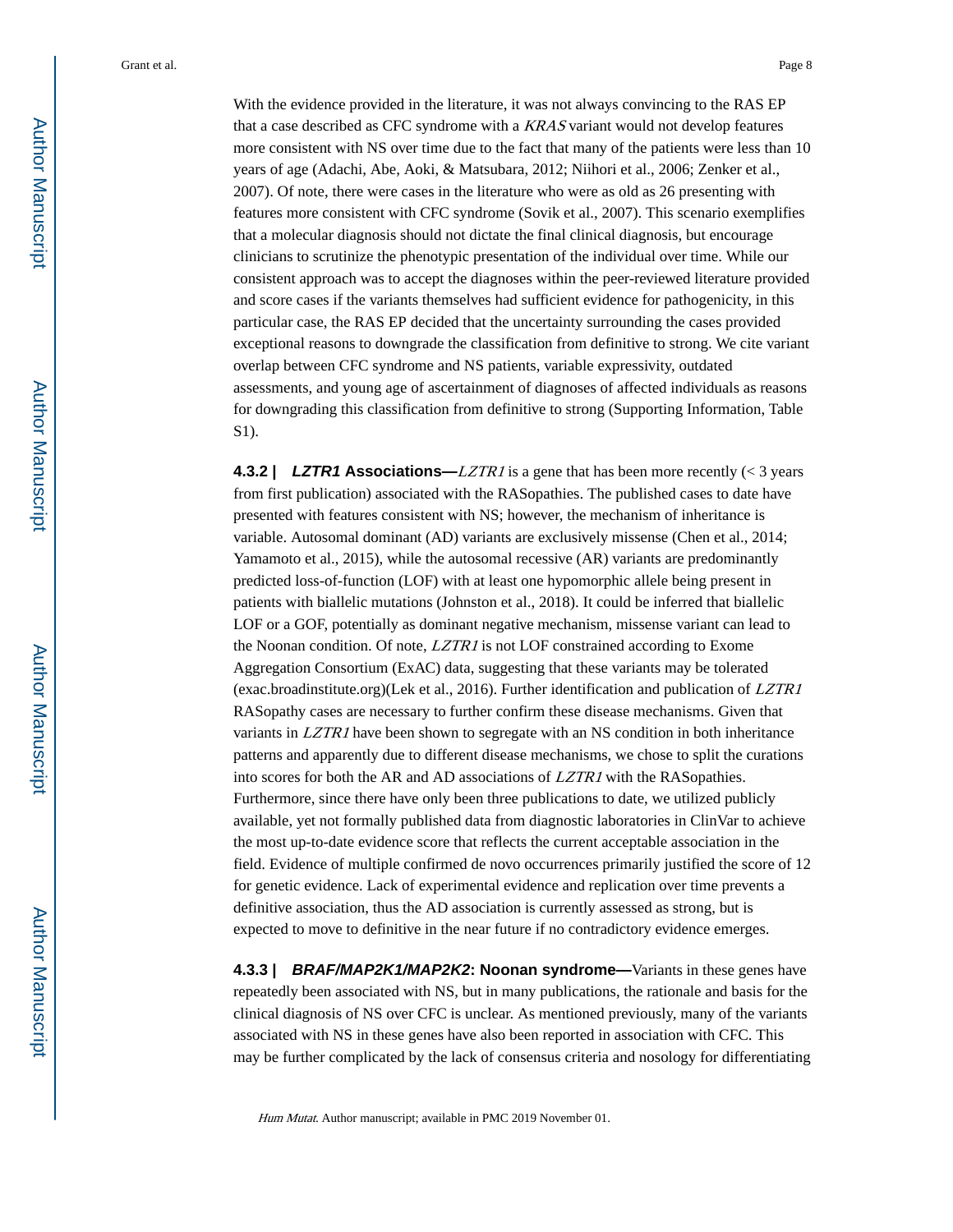NS from CFC syndrome clinically. Moreover, functional differences between NS- and CFC syndrome-associated BRAF/MAP2K1/MAP2K2 variants have not been established, so far. These reasons may support categorizing and classifying these genes with a broader disease entity that encompasses both NS and CFC (i.e., a RASopathy), but the RAS EP felt it was necessary to maintain the traditional disease conditions and assess the strength of evidence for each condition associated with these genes in the literature. It should be noted that none of the associations of these genes with NS reached the maximum score for genetic evidence, thus indicating further evaluation of evidence is needed in the future. The RAS EP noted that some variants in *BRAF* and *MAP2K1* were consistently associated with NS alone while other variants had broader assertions, indicating the potential for specific genotype– phenotype correlations to be elucidated over time with further experimentation and exploration through functional assays. The RAS EP recognized that the NS diagnosis in individuals carrying variants in genes typically associated with CFC syndrome is a major point of discussion when attempting to classify gene–disease associations among RASopathies. The RAS EP asserted that a phenotypic diagnosis based exclusively on the molecular diagnosis from a gene (and not genotype) level in this area would not appropriately reflect the broad phenotypic spectrum associated with mutations in BRAF, MAP2K1, and MAP2K2.

**4.3.4 | PTPN11/BRAF/RAF1: NSML—**There is a definitive association for PTPN11 variants with NSML. Unlike other associations, there is robust evidence for the major NSML-associated PTPN11 variants (p.Y279C and p.T468M) displaying clearly different functional properties (reduced phosphatase activity) compared to NS-associated variants. However, this has not been shown for all NSML-associated PTPN11 variants (Fragale et al., 2004; Kontaridis et al., 2006; Noda et al., 2016; Oishi, Gaengel et al., 2006; Oishi, Zhang et al., 2009; Yu et al., 2014). Moreover, young individuals lack clear distinguishing phenotypic characteristics between NS and NSML so precise diagnoses may be difficult, thus explaining the reported associations of NS with "classical" NSML-associated variants in the literature. In addition to the distinct functional impact of NSML-associated *PTPN11* variants, there is also a risk profile that distinguishes NSML from NS (e.g., high risk of hypertrophic cardiomyopathy (HCM), risk of hearing deficits). The differentiation is less clear for BRAF and RAF1-associations with NSML, and no specific functional impact of NSML-associated BRAF/RAF1 variants has been established in these genes. Furthermore, the RAS EP asserted from their own experience that even the skin phenotype associated with BRAF and RAF1 is distinct from the multiple lentigines phenotype seen in patients with "classical" NSML-related PTPN11 variants.

**4.3.5 | SHOC2 with NS/CFC syndrome and CS—**Primary curation showed "limited" evidence for an association of *SHOC2* with NS, CFC syndrome and CS. After discussion, the RAS EP decided to classify all other disease associations for SHOC2 except NS/LAH as disputed given the primary common pathogenic variant(p.Ser2Gly) in this gene has been reported over 100 times with a clinical diagnosis of NS/LAH. In addition, this mutation has distinct functional consequences, and the resemblance of the condition associated with variants in PPP1CB, a known direct interaction partner with SHOC2, further supports that NS/LAH is a discrete entity specifically related to alterations in this signaling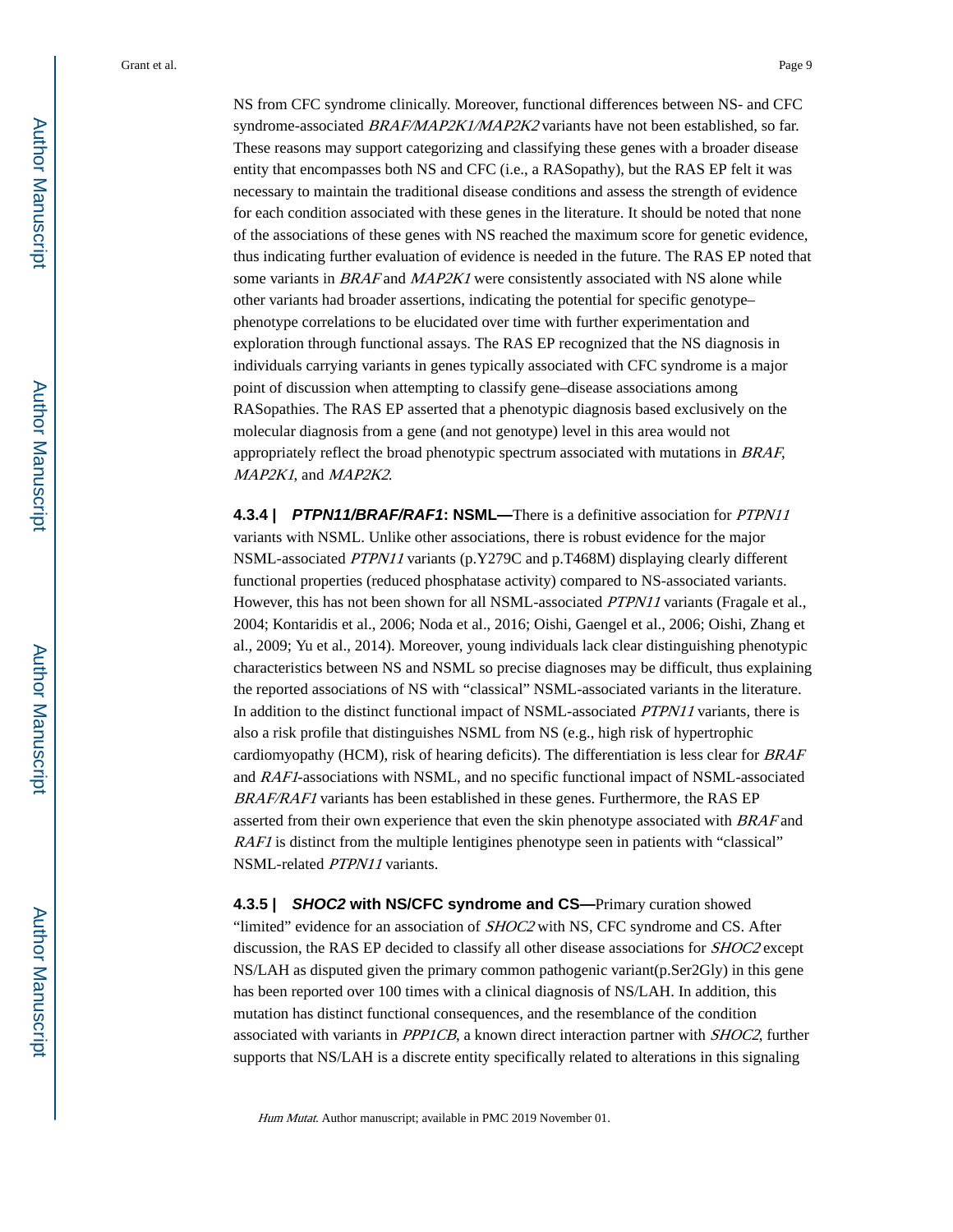complex module (Aoki, Niihori, Inoue, & Matsubara, 2016; Rauen, 2013). While it is true that young patients with NS/LAH may have features reminiscent of CS or CFC syndrome (e.g., hair abnormalities, severe feeding issues, and more severe developmental issues than usually seen in NS), the condition evolves to become more Noonan-like in older children. Considering the specific features of NS/LAH, the RAS EP judged that there is insufficient evidence for classifying the diagnosis as CFC syndrome, CS, or NS instead of NS/LAH in any of the published patients. The RAS EP concluded that the reason for divergent associations in the literature is related to the fact that authors were likely only considering the categories NS, CFC syndrome, and CS before NS/LAH existed as a separate clinical entity. Therefore, all the cases that have been presented to date, should be considered under the NS/LAH condition, thus disputing the association of SHOC2 with NS, CFC syndrome, and CS.

# **5 | CONCLUSIONS**

Given the complexities surrounding the RASopathies, we believe that our curation process's thorough assessment of the current published and publicly available evidence in ClinVar provides insight into the current issues in the field. By utilizing the ClinGen gene curation framework and expert review from members of the ClinGen RAS EP, we compiled evidence and commentary on almost 100 RASopathy gene– disease associations. In choosing to assess the evidence for each specific condition for each gene, we provide a comprehensive review of several controversial associations that we believe will be useful in both clinical and molecular diagnoses. Additionally, the difficulties in validating gene–disease associations among RASopathies demonstrate that all authors who publish on genotype– phenotype associations in RASopathies should rigorously substantiate rare condition associations with detailed and comprehensive clinical assessments for the purported diagnosis. While more efforts are needed to address clear nosology of these disorders to aid in clinical diagnosis, the possibility of a diagnosis of a definitively-associated condition with a given gene (per the classifications established here) should be extensively scrutinized and essentially ruled out with valid phenotypic evidence before asserting a disease association with only limited or moderate classification.

While we aimed to provide the community with the most up-to-date associations, we caution that these associations are just a snapshot of the evidence currently available. For example, the RAS EP predicts that the nondefinitive associations of newly recognized genes, such as SOS2, PPP1CB, LZTR1, and MRAS are likely to become definitive over time as sufficient evidence accumulates in the literature. On the other hand, limited associations for genes historically studied are likely to remain limited or even potentially disputed on re-evaluation. As additional evidence becomes available for expert review, the RAS EP will aim to update and refine classifications on the Clinical Genome Gene–Disease Validity website ([https://](https://www.clinicalgenome.org/curation-activities/gene-disease-validity/results/) [www.clinicalgenome.org/curation-activities/gene-disease-validity/results/](https://www.clinicalgenome.org/curation-activities/gene-disease-validity/results/)) and we encourage readers to publish any case-level or experimental evidence that may support, challenge, or inform this curation project and its clinical validity classifications.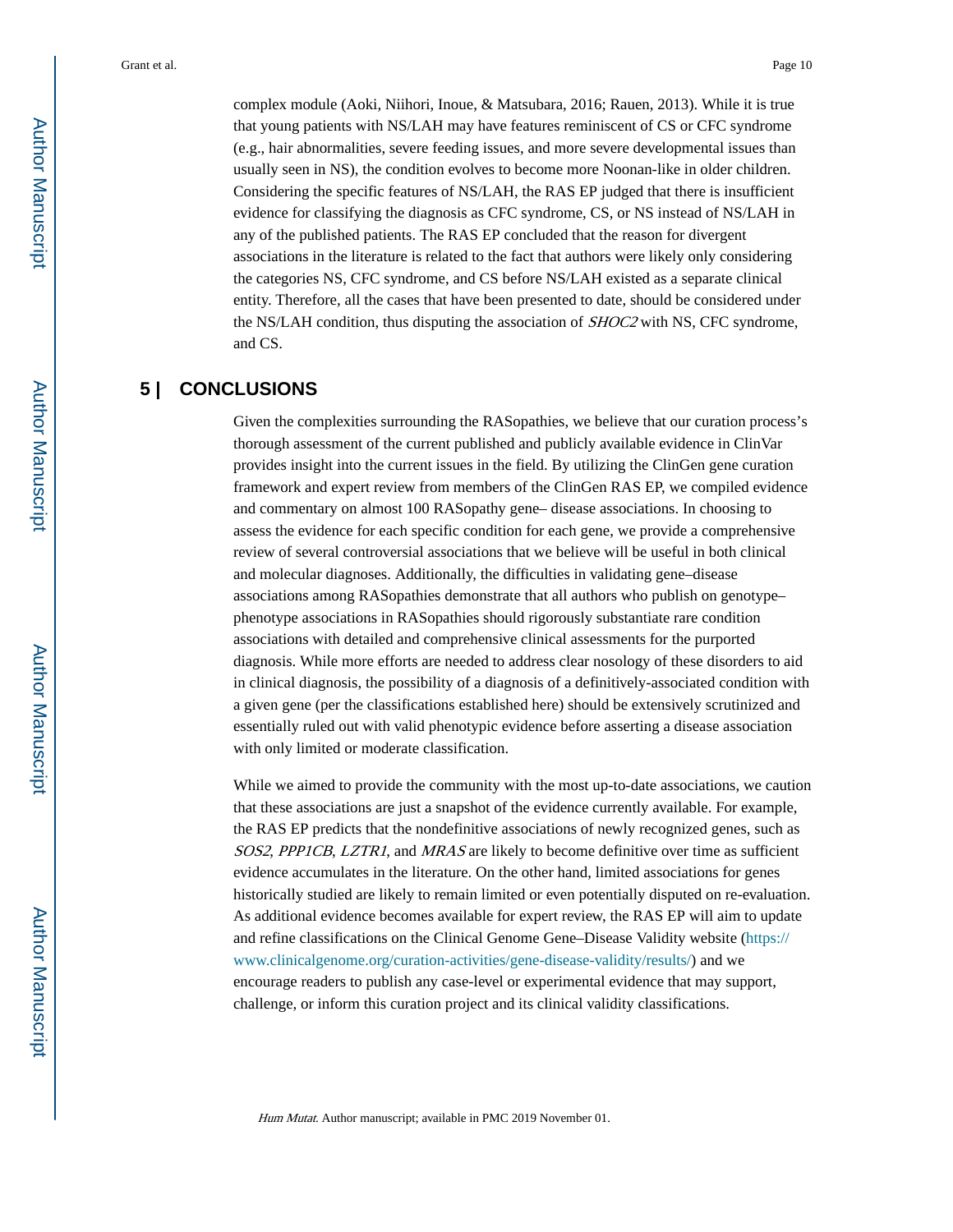# **Supplementary Material**

Refer to Web version on PubMed Central for supplementary material.

### **ACKNOWLEDGMENT**

Research reported in this publication was supported by the National Human Genome Research Institute (NHGRI) under award number U41HG006834. MZ received support from German Federal Ministry of Education and Research (BMBF): NSEuroNet (FKZ 01GM1602A), German Ministry of Education and Reserach (BMBF): GeNeRARe (FKZ 01GM1519A).

The authors would like to thank Heidi Rehm, Jonathan Berg, Laura Milko, Courtney Thaxton, Erin Riggs, Marina DiStefano, and the additional members of the ClinGen Gene Curation Working Group and Clinical Domain Oversight Committee for their points of feedback on the gene curation approach and manuscript.

Funding information

National Human Genome Research Institute, Grant/Award Number: U41HG006834; German Federal Ministry of Education and Research (BMBF): NSEuroNet, Grant/Award Number: FKZ 01GM1602A; German Ministry of Education and Reserach (BMBF): GeNeRARe, Grant/Award Number: FKZ 01GM1519A

## **REFERENCES**

- Adachi M, Abe Y, Aoki Y, & Matsubara Y (2012). Epilepsy in RAS/MAPK syndrome: Two cases of cardio-facio-cutaneous syndrome with epileptic encephalopathy and a literature review. Seizure: The Journal of the British Epilepsy Association, 21(1), 55–60. 10.1016/j.seizure.2011.07.013
- Allanson JE, & Roberts AE (1993). Noonan syndrome In Adam MP,Ardinger HH, Pagon RA, Wallace SE, Bean LJH, Stephens K, & Amemiya A (Eds.), GeneReviews (R). Seattle, WA: University of Washington
- Aoki Y, Niihori T, Inoue S, & Matsubara Y (2016). Recent advances in RASopathies. Journal of Human Genetics, 61(1), 33–39.10.1038/jhg.2015.114 [PubMed: 26446362]
- Chen PC, Yin J, Yu HW, Yuan T, Fernandez M, Yung CK, … Kucherlapati R (2014). Next-generation sequencing identifies rare variants associated with Noonan syndrome. Proceedings of National Academy Science of the United States of America, 111(31), 11473–11478. 10.1073/pnas. 1324128111
- Fragale A, Tartaglia M, Wu J, & Gelb BD (2004). Noonan syndrome-associated SHP2/PTPN11 mutants cause EGF-dependent prolonged GAB1 binding and sustained ERK2/MAPK1 activation. Human Mutation, 23(3), 267–277. 10.1002/humu.20005 [PubMed: 14974085]
- Gelb BD, & Tartaglia M (1993). Oonan syndrome with multiple lentigines In Adam MP, Ardinger HH, Pagon RA, Wallace SE, Bean LJH, Stephens K, & Amemiya A (Eds.), GeneReviews (R). Seattle, WA: University of Washington.
- Gripp KW, & Lin AE (1993). Costello syndrome In Adam MP, Ardinger HH, Pagon RA, Wallace SE, Bean LJH, Stephens K, & Amemiya A (Eds.), GeneReviews (R). Seattle, WA: University of Washington.
- Hernandez-Porras I, Fabbiano S, Schuhmacher AJ, Aicher A, Canamero M, Camara JA, … Barbacid M (2014). K-RasV14I recapitulates Noonan syndrome in mice. Proceedings of National Academy Science of the United States of America, 111(46), 16395–16400. 10.1073/pnas.1418126111
- Johnston JJ, van der Smagt JJ, Rosenfeld JA, Pagnamenta AT, Alswaid A, Baker EH, … Biesecker LG (2018). Autosomal recessive Noonan syndrome associated with biallelic LZTR1 variants. Genetics in Medicine. 10.1038/gim.2017.249
- Kontaridis MI, Swanson KD, David FS, Barford D, & Neel BG (2006). PTPN11 (Shp2) mutations in LEOPARD syndrome have dominant negative, not activating, effects. Journal of Biological Chemistry, 281(10), 6785–6792. 10.1074/jbc.M513068200 [PubMed: 16377799]
- Lee BH, Kim JM, Jin HY, Kim GH, Choi JH, & Yoo HW (2011). Spectrum of mutations in Noonan syndrome and their correlation with phenotypes. Journal of Pediatrics, 159(6), 1029–1035. 10.1016/j.jpeds.2011.05.024 [PubMed: 21784453]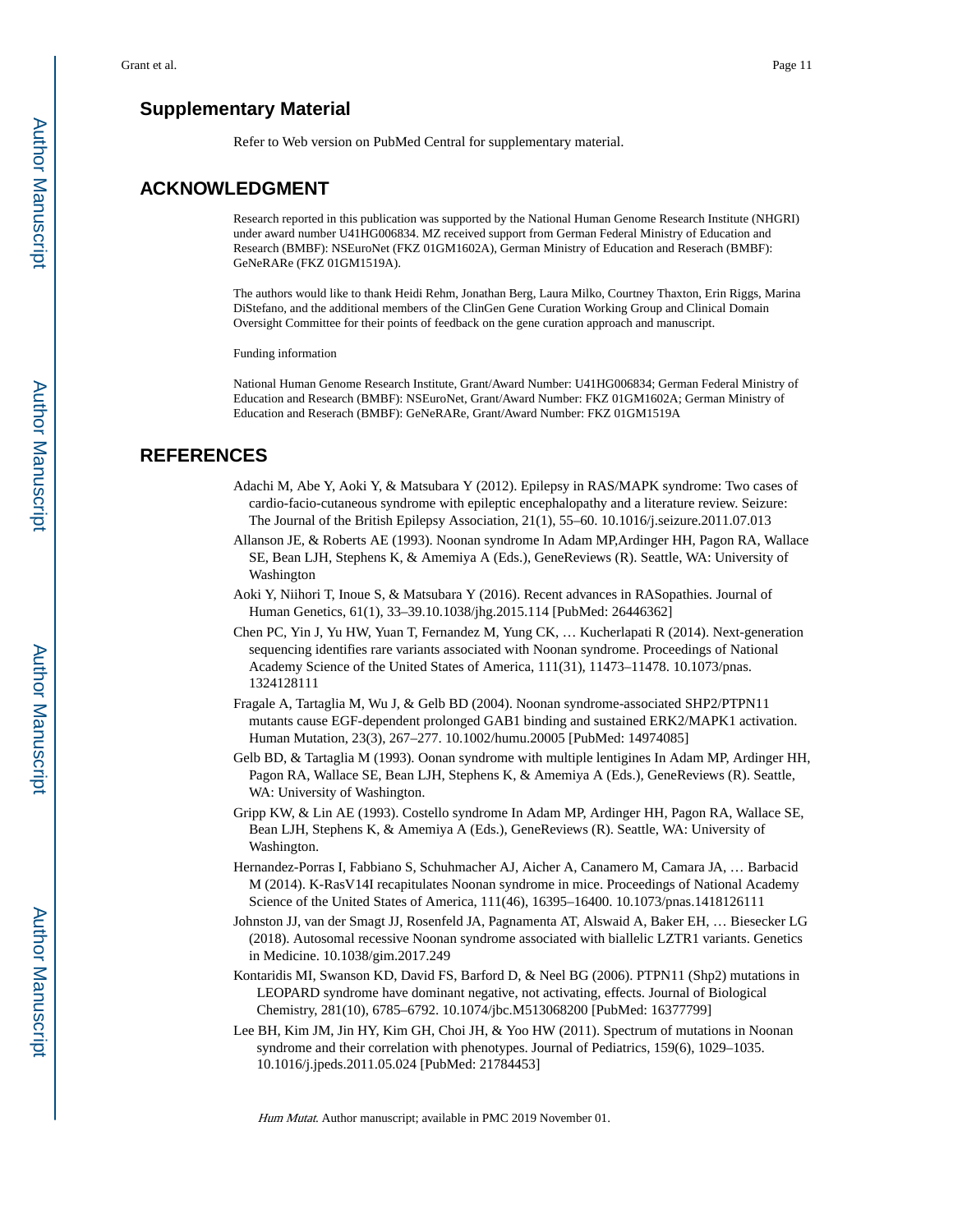- Lek M, Karczewski KJ, Minikel EV, Samocha KE, Banks E, Fennell T, … Exome Aggregation Consortium. (2016). Analysis of protein-coding genetic variation in 60,706 humans. Nature, 536(7616), 285–291. 10.1038/nature19057 [PubMed: 27535533]
- Nava C, Hanna N, Michot C, Pereira S, Pouvreau N, Niihori T, … Cave H (2007). Cardio-faciocutaneous and Noonan syndromes due to mutations in the RAS/MAPK signalling pathway: Genotype-phenotype relationships and overlap with Costello syndrome. Journal of Medical Genetics, 44(12), 763–771. 10.1136/jmg.2007.050450 [PubMed: 17704260]
- Niihori T, Aoki Y, Narumi Y, Neri G, Cave H, Verloes A, … Matsubara Y (2006). Germline KRAS and BRAF mutations in cardio-facio-cutaneous syndrome. Nature Genetics, 38(3), 294–296. 10.1038/ng1749 [PubMed: 16474404]
- Noda S, Takahashi A, Hayashi T, Tanuma S, & Hatakeyama M (2016). Determination of the catalytic activity of LEOPARD syndrome-associated SHP2 mutants toward parafibromin, a bona fide SHP2 substrate involved in Wnt signaling. Biochemical and Biophysical Research Communications, 469(4), 1133–1139. 10.1016/j.bbrc.2015.12.117 [PubMed: 26742426]
- Nystrom AM, Ekvall S, Berglund E, Bjorkqvist M, Braathen G, Duchen K, … Bondeson ML (2008). Noonan and cardio-facio-cutaneous syndromes: Two clinically and genetically overlapping disorders. Journal of Medical Genetics, 45(8), 500–506. 10.1136/jmg.2008.057653 [PubMed: 18456719]
- Oishi K, Gaengel K, Krishnamoorthy S, Kamiya K, Kim IK, Ying H, … Gelb BD (2006). Transgenic Drosophila models of Noonan syndrome causing PTPN11 gain-of-function mutations. Human Molecular Genetics, 15(4), 543–553. 10.1093/hmg/ddi471 [PubMed: 16399795]
- Oishi K, Zhang H, Gault WJ, Wang CJ, Tan CC, Kim IK, … Gelb BD (2009). Phosphatase-defective LEOPARD syndrome mutations in PTPN11 gene have gain-of-function effects during Drosophila development. Human Molecular Genetics, 18(1), 193–201. 10.1093/hmg/ddn336 [PubMed: 18849586]
- Pierpont ME, Magoulas PL, Adi S, Kavamura MI, Neri G, Noonan J, … Rauen KA (2014). Cardiofacio-cutaneous syndrome: Clinical features, diagnosis, and management guidelines. Pediatrics, 134(4), e1149–e1162. 10.1542/peds.2013-3189 [PubMed: 25180280]
- Rauen KA (1993). Cardiofaciocutaneous syndrome In Adam MP, Ardinger HH, Pagon RA, Wallace SE, Bean LJH, Stephens K, & Amemiya A (Eds.), GeneReviews (R). Seattle, WA: University of Washington.
- Rauen KA (2013). The RASopathies. Annual Review of Genomics and Human Genetics, 14, 355–369. 10.1146/annurev-genom-091212-153523
- Razzaque MA, Nishizawa T, Komoike Y, Yagi H, Furutani M, Amo R, … Matsuoka R (2007). Germline gain-of-function mutations in RAF1 cause Noonan syndrome. Nature Genetics, 39(8), 1013–1017. 10.1038/ng2078 [PubMed: 17603482]
- Roberts AE, Allanson JE, Tartaglia M, & Gelb BD (2013). Noonan syndrome. Lancet, 381(9863), 333–342. 10.1016/S0140-6736(12)61023-X [PubMed: 23312968]
- Romano AA, Allanson JE, Dahlgren J, Gelb BD, Hall B, Pierpont ME, … Noonan JA (2010). Noonan syndrome: Clinical features, diagnosis, and management guidelines. Pediatrics, 126(4), 746–759. 10.1542/peds.2009-3207 [PubMed: 20876176]
- Sarkozy A, Carta C, Moretti S, Zampino G, Digilio MC, Pantaleoni F, … Tartaglia M (2009). Germline BRAF mutations in Noonan, LEOPARD, and cardiofaciocutaneous syndromes: Molecular diversity and associated phenotypic spectrum. Human Mutation, 30(4), 695–702. 10.1002/humu.20955 [PubMed: 19206169]
- Sovik O, Schubbert S, Houge G, Steine SJ, Norgard G, Engelsen B, … Molven A (2007). De novo HRAS and KRAS mutations in two siblings with short stature and neuro-cardio-facio-cutaneous features. Journal of Medical Genetics, 44(7), e84 10.1136/jmg.2007.049361 [PubMed: 17601930]
- Strande NT, Riggs ER, Buchanan AH, Ceyhan-Birsoy O, DiStefano M, Dwight SS, … Berg JS (2017). Evaluating the clinical validity of gene-disease associations: An evidence-based framework developed by the clinical genome resource. American Journal of Human Genetics, 100(6), 895– 906. 10.1016/j.ajhg.2017.04.015 [PubMed: 28552198]
- Tartaglia M, Kalidas K, Shaw A, Song X, Musat DL, van der Burgt I, … Gelb BD (2002). PTPN11 mutations in Noonan syndrome: Molecular spectrum, genotype-phenotype correlation, and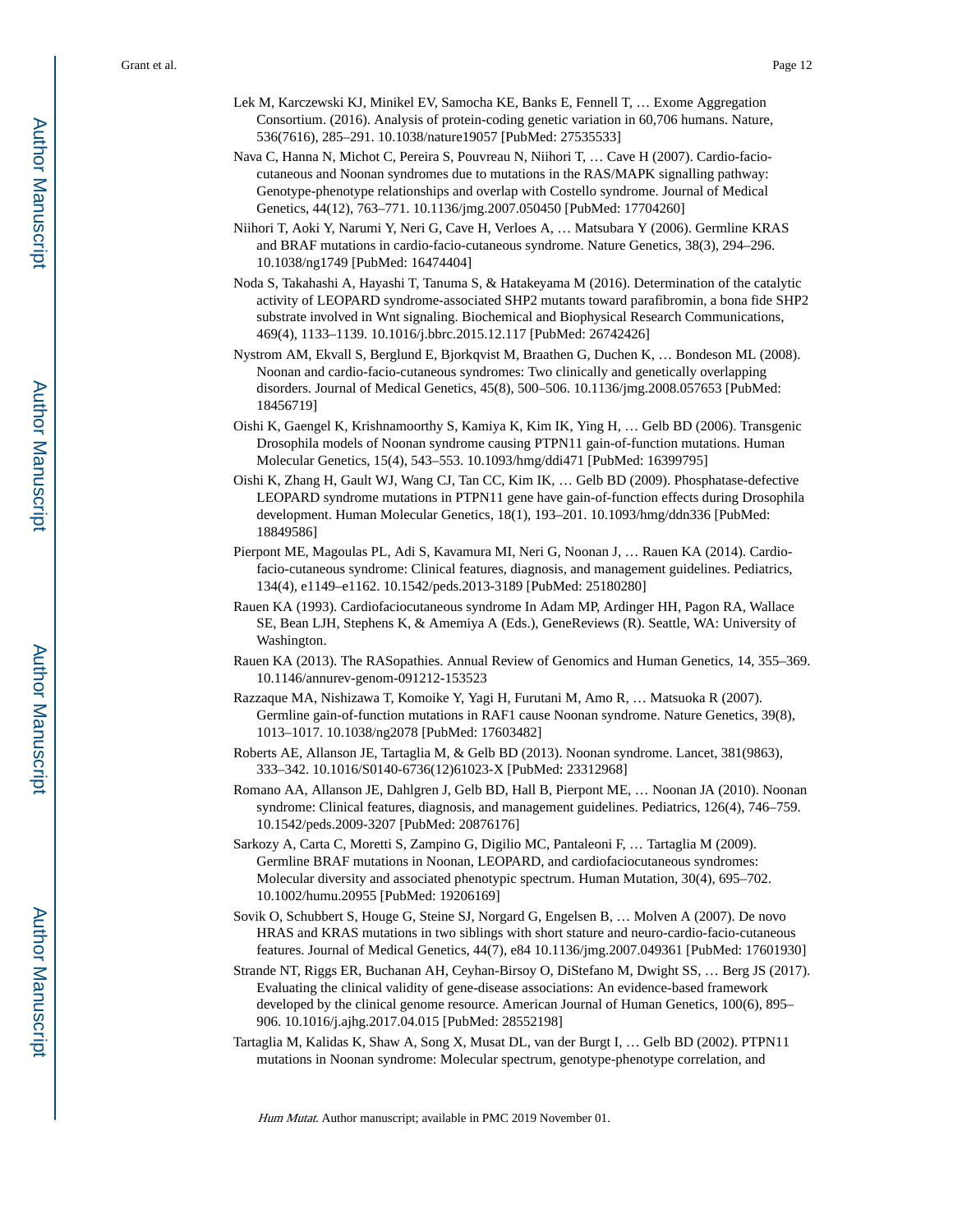phenotypic heterogeneity. American Journal of Human Genetics, 70(6), 1555–1563. 10.1086/340847 [PubMed: 11992261]

- Tidyman WE, & Rauen KA (2009). The RASopathies: Developmental syndromes of Ras/MAPK pathway dysregulation. Current Opinion in Genetics and Development, 19(3), 230–236. 10.1016/ j.gde.2009.04.001 [PubMed: 19467855]
- van Trier DC, Vos AM, Draaijer RW, van der Burgt I, Draaisma JM, & Cruysberg JR (2016). Ocular manifestations of Noonan syndrome: A prospective clinical and genetic study of 25 patients. Ophthalmology, 123(10), 2137–2146. 10.1016/j.ophtha.2016.06.061 [PubMed: 27521173]
- Yamamoto GL, Aguena M, Gos M, Hung C, Pilch J, Fahiminiya S, … Bertola DR (2015). Rare variants in SOS2 and LZTR1 are associated with Noonan syndrome. Journal of Medical Genetics, 52(6), 413–421. 10.1136/jmedgenet-2015-103018 [PubMed: 25795793]
- Yu ZH, Zhang RY, Walls CD, Chen L, Zhang S, Wu L, … Zhang ZY (2014). Molecular basis of gainof-function LEOPARD syndrome-associated SHP2 mutations. Biochemistry, 53(25), 4136–4151. 10.1021/bi5002695 [PubMed: 24935154]
- Zenker M, Lehmann K, Schulz AL, Barth H, Hansmann D, Koenig R, … Kutsche K (2007). Expansion of the genotypic and phenotypic spectrum in patients with KRAS germline mutations. Journal of Medical Genetics, 44(2), 131–135. 10.1136/jmg.2006.046300 [PubMed: 17056636]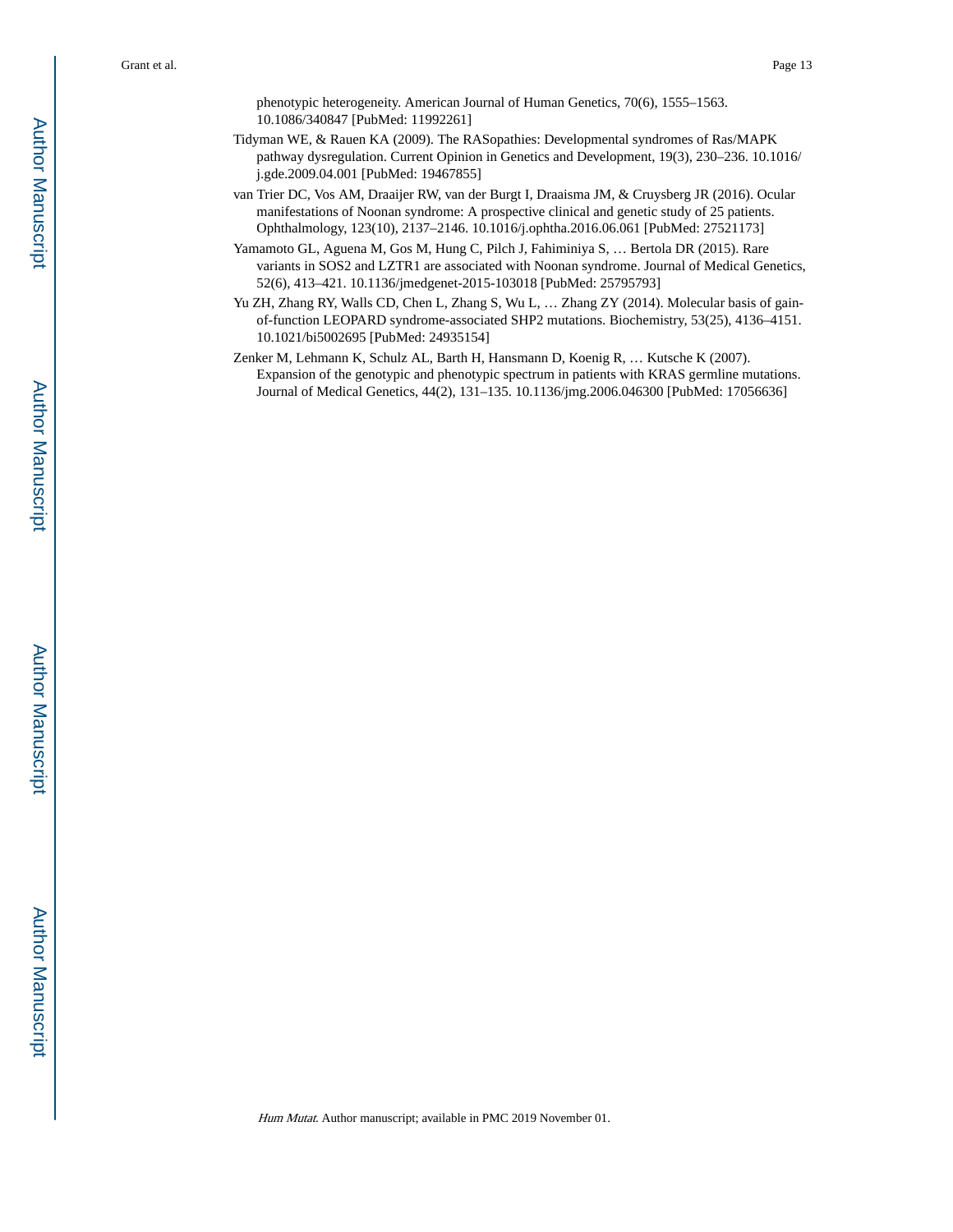Author Manuscript

Author Manuscript

# **Table 1**

Rauen, 1993; Roberts, Allanson, Tartaglia, & Gelb, 2013; Romano et al., 2010). Features that may help to discriminate individual entities from each other Rauen, 1993; Roberts, Allanson, Tartaglia, & Gelb, 2013; Romano et al., 2010). Features that may help to discriminate individual entities from each other observed more frequently than in NS; (2) Common-high specificity (C-HS): relatively common feature (>20%) with high specificity for entity compared observed more frequently than in NS; (2) Common-high specificity (C-HS): relatively common feature (>20%) with high specificity for entity compared Clinical features of various RASopathy diseases are listed (Allanson & Roberts, 1993; Gelb & Tartaglia, 1993; Gripp & Lin, 1993; Pierpont et al., 2014; Clinical features of various RASopathy diseases are listed (Allanson & Roberts, 1993; Gelb & Tartaglia, 1993; Gripp & Lin, 1993; Pierpont et al., 2014; are grouped into three categories (bold): (1) Common-low specificity (C-LS): relatively common feature  $(>20\%)$  with low specificity for entity but are grouped into three categories (bold): (1) Common-low specificity (C-LS): relatively common feature (>20%) with low specificity for entity but to other RASopathies; (3) Rare-high specificity (R-HS): rare feature (<20%) with high specificity for entity compared to other RASopathies to other RASopathies; (3) Rare-high specificity (R-HS): rare feature (<20%) with high specificity for entity compared to other RASopathies

|                                          | Noonan                                                                                                          | CFC                                                                                                                                                                                | Costello                                                                                                                                                                       | NSML                                                | <b>NS/LAH</b>                                                                                                                              |
|------------------------------------------|-----------------------------------------------------------------------------------------------------------------|------------------------------------------------------------------------------------------------------------------------------------------------------------------------------------|--------------------------------------------------------------------------------------------------------------------------------------------------------------------------------|-----------------------------------------------------|--------------------------------------------------------------------------------------------------------------------------------------------|
|                                          | Cardiac anomalies                                                                                               | Similar spectrum,                                                                                                                                                                  | Similar spectrum,                                                                                                                                                              | Similar spectrum,                                   | Broader spectrum,                                                                                                                          |
|                                          | overall<br>70-80%                                                                                               | 70-80% overall                                                                                                                                                                     | 80-90% overall                                                                                                                                                                 | 70-90% overall                                      | 60-70% overall                                                                                                                             |
|                                          | PVS<br>50-60%                                                                                                   | 40-50% PVS                                                                                                                                                                         | 40-50% PVS                                                                                                                                                                     | 20-30% PVS                                          | 30-40% PVS                                                                                                                                 |
| Cardiac abnormalities                    | 20-25% HCM                                                                                                      | 35-45% HCM                                                                                                                                                                         | LS);Multifocal atrial<br>tachycardia (R-HS)<br>60-70% HCM (C-                                                                                                                  | 60-70% HCM (C-LS)                                   | 20-30% HCM                                                                                                                                 |
|                                          | ASD<br>$10 - 20%$                                                                                               | 20-30% ASD                                                                                                                                                                         |                                                                                                                                                                                |                                                     | 20-30% ASD                                                                                                                                 |
|                                          |                                                                                                                 | 10-20% VSD                                                                                                                                                                         |                                                                                                                                                                                |                                                     | valve anomalies (C-<br>$20-30%$ semilunar<br>$\overline{15}$                                                                               |
| <b>Craniofacial anomalies</b>            | Characteristic facial features <sup>a</sup>                                                                     | anomalies; bitemporal<br>narrowing (C-LS),<br>$\text{coarseness}(\text{C-LS})$<br>progressive facial<br>NS-like facial                                                             | NS-like facial anomalies;<br>coarse face (C-LS)                                                                                                                                | NS-like facial anomalies but<br>usually milder      | anomalies but usually<br>milder, arched<br>NS-like facial<br>eyebrows                                                                      |
| Short stature (height $<$ third centile) | 70%, usually mild                                                                                               | 70%, usually mild                                                                                                                                                                  | >95%, moderate (C-LS)                                                                                                                                                          | <50%, usually mild                                  | LS);GH deficiency<br>$>90\%$ , mild to<br>moderate (C-<br>50% (C-LS)                                                                       |
| Hematologic/oncologic manifestations     | diathesis $30-65%$ , $1-$<br>2% JMML (R-HS) Transient<br>myeloproliferative disorder in<br>newborns<br>Bleeding | Pediatric cancer<br>probably $< 1\%$                                                                                                                                               | Solid tumors 15-20% (R-HS),<br>ERMS (R-HS), NBL (R-HS),<br>transitional cell carcinoma of<br>bladder(R-HS); others                                                             | Pediatric cancer probably $<$ 1%                    | Pediatric cancer<br>probably $< 1\%$                                                                                                       |
| Skin and hair anomalies                  | Curly hair, keratosis pilaris,<br>ulerythema ophryogenes                                                        | melanocytic nevi (C-<br>More frequent/more<br>hemangiomas (25%)<br>hyperkeratosis (C-<br>anomalies (C-LS);<br>severe ectodermal<br>palmoplantar<br>LS); multiple<br>LS); infantile | calluses; wart-like skin lesions<br>Soft and loose skin (C-LS),<br>acanthosis nigricans (R-HS)<br>deep palmar and plantar<br>(R-HS) and papillomata;<br>creases (C-LS); palmar | Multiple lentigines (C-HS);<br>Cafe au lait macules | phenotype (C-HS);<br>Loose anagen hair<br><b>LAH</b> specificity is<br>skin pigmentation<br>increased diffuse<br>age dependent);<br>(C-HS) |
| Intellectual deficits                    | mild ID<br>10-30%                                                                                               | $>95\%$ mild to severe<br>$D(C-LS)$                                                                                                                                                | >90% mild to moderate ID<br>(C.LS)                                                                                                                                             | $10-20%$ mild ID                                    | 30-60% mild ID                                                                                                                             |

Hum Mutat. Author manuscript; available in PMC 2019 November 01.

**College**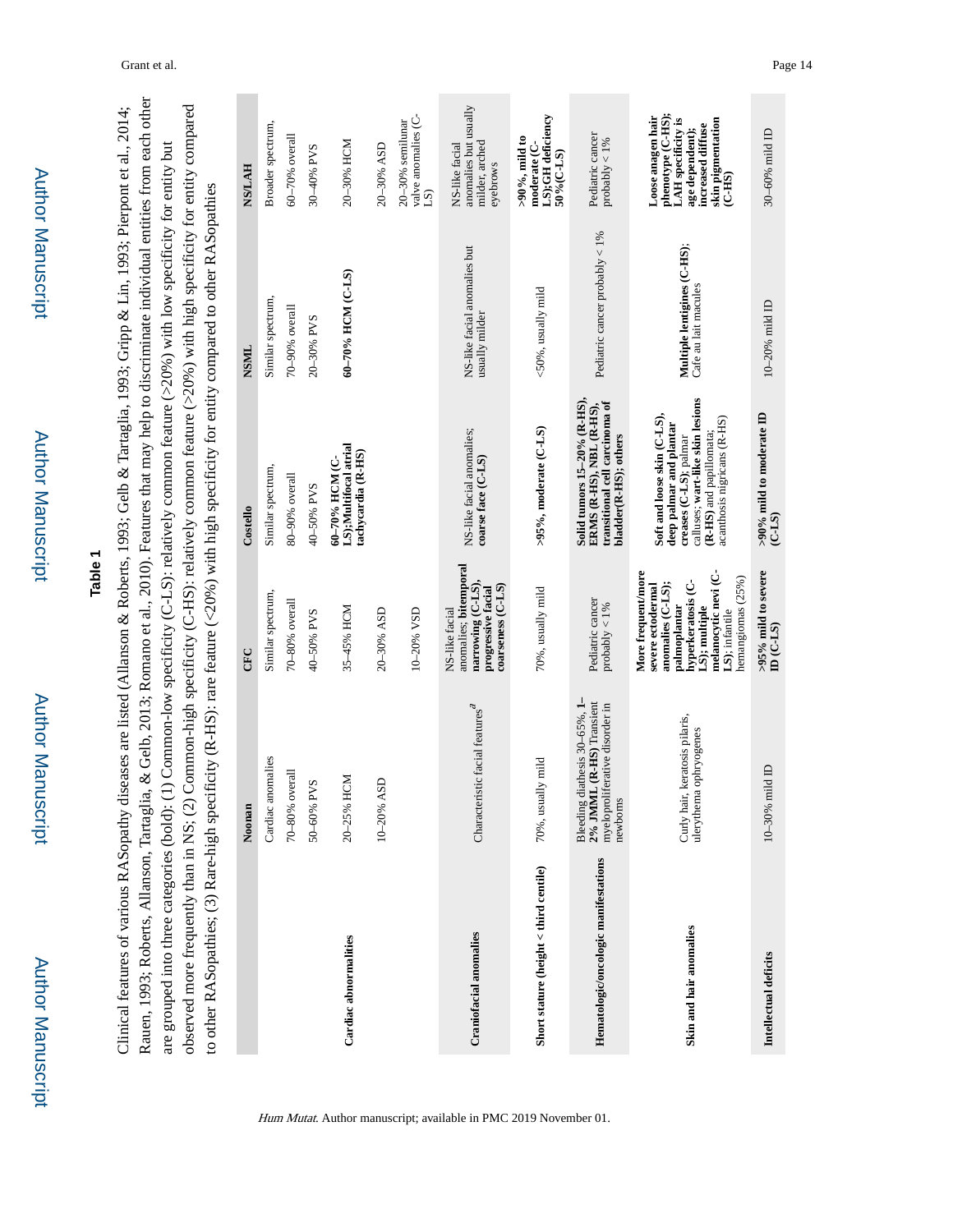| ٠ |
|---|
|   |
|   |
| i |
|   |
|   |
|   |
| ı |
|   |
|   |
|   |
|   |
|   |
|   |
|   |
|   |
| ٠ |
|   |
| ı |

|                                                                                                                                                                                                            | Noonan                                                                                                                                                                      | CFC                                                                                                                         | Costello                                                                                                                                                            | NSH                                                                           | <b>NS/LAH</b>                                                                                            |
|------------------------------------------------------------------------------------------------------------------------------------------------------------------------------------------------------------|-----------------------------------------------------------------------------------------------------------------------------------------------------------------------------|-----------------------------------------------------------------------------------------------------------------------------|---------------------------------------------------------------------------------------------------------------------------------------------------------------------|-------------------------------------------------------------------------------|----------------------------------------------------------------------------------------------------------|
| Nervous system anomalies                                                                                                                                                                                   | Seizures 5-15%, Chiari I<br>malformation (rare)                                                                                                                             | Seizures 50% (C-LS);<br>cortical atrophy (C-<br>corticospinal tract<br>LS); Neuropathy<br>findings (R-HS)<br>hydrocephalus/ | syringomyelia, hydrocephalus;<br>Seizures 20-50%; Chiari I<br>malformation (C-LS).<br>tethered cord                                                                 | Hypertrophic neuropathy (rare)                                                | hydrocephalus may be<br>more common than in<br>Ventriculomegaly/<br>8N                                   |
| Musculoskeletal abnormalities                                                                                                                                                                              | scoliosis 10%, frequent muscular<br>Pectus deformity, joint laxity,<br>hypotonia, pigmented<br>villonodular synovitis (rare)                                                | childhood, scoliosis<br>more common (30-<br>joint contractures<br>Severe pes valgus;<br>develop after<br>40%)               | scoliosis more common $(>50\%)$<br>Loose joints; severe pes valgus;<br>tight Achilles tendons in later<br>deviation at the wrist (C-HS):<br>childhood (C-HS); ulnar | Similar to NS                                                                 | Similar to NS                                                                                            |
| Vision and hearing                                                                                                                                                                                         | Refractive errors, strabismus                                                                                                                                               | impairment related to<br>abnormalities more<br>$common(C-LS)$<br>Severe vision<br>optic nerve                               | Similar spectrum as in NS but<br>higher frequencies                                                                                                                 | sensorineural hearing deficits<br>Ocularfindings similar to NS:<br>20% (C-LS) | Similar to NS                                                                                            |
| Endocrine                                                                                                                                                                                                  |                                                                                                                                                                             |                                                                                                                             | GH deficiency                                                                                                                                                       |                                                                               | GH deficiency                                                                                            |
| Additional                                                                                                                                                                                                 | Feedingdifficulties in infancy<br>and childhood, lymphedema,<br>malrotation, lupus and other<br>frequent pain syndrome<br>(extremities), intestinal<br>autoimmune disorders | More severe feeding<br>intestinal dysmotility<br>difficulties (C-LS);<br>constipation and                                   | Severe feeding difficulties (C-<br>LS); laryngotracheomala-cia;<br>obstructive sleep apnea                                                                          |                                                                               | tend to be more severe<br>than in NS, lupus and<br>Feeding difficulties<br>other autoimmune<br>disorders |
| d Characteristic facial features of Noonan syndrome include: a broad/tall forehead, hypertelorism with downslanting palpebral fissures, low-set, posteriorly rotated ears with a thickened helix, a deeply |                                                                                                                                                                             |                                                                                                                             |                                                                                                                                                                     |                                                                               |                                                                                                          |

grooved philtum with high, wide peaks to the vermilion border of the upper lip, a pointed chin, and a short neck with excess nuchal skin or pterygium colli. Facial features of Noonan syndrome change with<br>age. ASD, atrial s grooved philtrum with high, wide peaks to the vermilion border of the upper lip, a pointed chin, and a short neck with excess nuchal skin or pterygium colli. Facial features of Noonan syndrome change with juvenile myelomonocytic leukemia; NBL, neuroblastoma; NS-LAH, Noonan syndrome with loose anagen hair; NS, Noonan syndrome; NSML, Noonan syndrome with multiple lentigines; PVS, pulmonary age. ASD, atrial septal defect; CFC, cardiofaciocutaneous syndrome; ERMS, embryonal rhabdomyosarcoma; GH, Growth hormone; HCM, hypertrophic cardiomyopathy; ID, intellectual disability; JMML, valve stenosis; VSD, ventricular septal defect.